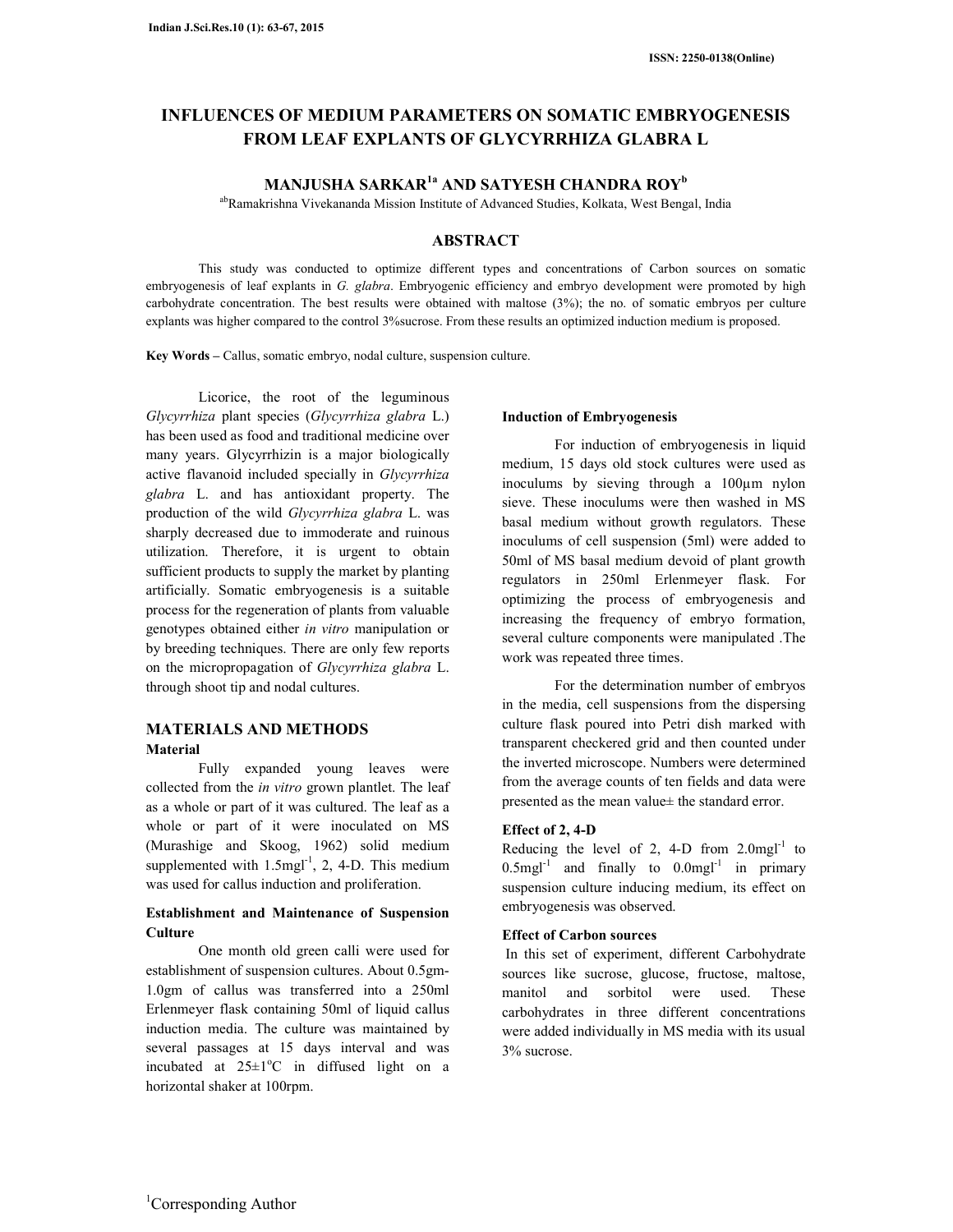#### **Germination of Embryos**

The most important step followed during in germination of embryo is its dehydration. Series of relative humidity were generated in desiccators using over saturated salt solution of Sodium Chloride (NaCl 78%), Ammonium Nitrate ( $NH_4NO_3$  63%) and Potassium Carbonate ( $K_2CO_3$ ) 43%). The embryo in a petri dish, with a nutrient, are equilibrated at each humidity for 3 hours and then air-dried. The embryos were kept in between two sterile filter paper and air dried under Laminar flow for 2 hours.



Fig. 3 Embryon to MS candid containing 7% Malone rates Fig.4 Geronsting senate entry to in peridoti, MS media<br>containing Utragf "Gibbardia and after 45 days

Fig.  $3$  Call nonposition exchant in lagate MS condito without any growth regulator.

For germination, somatic embryos were transferred to hormone free MS medium and also to MS medium supplemented with ABA  $(0.5 \text{mgl}^{-1})$  to 2.0mgl<sup>-1</sup>) and  $GA_3$  (0.5mgl<sup>-1</sup> to 2.0mgl<sup>-1</sup>) and Sorbitol (3%) separately. The time taken to germinate and the percentage of germination were noted to each case.

## **RESULTS AND DISCUSSION**

#### **Induction of Calli**

For somatic embryogenesis calli were induced from leaves. Compact and greenish calli which were formed in callus inducing medium containing  $1.5$ mgl<sup>-1</sup> of 2, 4-D (Fig.1).

## **Induction of Embryogenesis in Suspension Culture**

Cell suspensions were sieved through 100µm nylon mesh (Fig. 2) and were then transferred to MS medium without any growth regulator. The globular and heart shaped embryos appeared after 25-30 days of culture. Different chemical constituents were tried for the production of somatic embryo and no significant morphological changes were noted. However, quantitative changes were observed.

#### **Effect of Carbohydrates**

Carbohydrate type and concentration have been found to play important roles in the somatic embryogenesis. Although the majority of media used in plant tissue culture contain sucrose as the standard carbon and energy source. Different carbohydrate sources like sucrose, glucose, fructose, maltose, manitol and sorbitol were used .When these carbohydrates in three different concentrations were added individually in MS media with its usual 3% Sucrose, it was observed at 3% concentration the effect of maltose was highest  $(212.3\pm0.62)$  ((Fig.3) and lowest frequency of embryo (10.0±0.27) was found in Mannitol (Table-1).

**Table-1:** Effect of Carbohydrate on embryo formation (added with 3% Sucrose).

| Carbohydrate | $1\%$            | 3%               | 5%              |  |
|--------------|------------------|------------------|-----------------|--|
| Source       |                  |                  |                 |  |
| Glucose      | $111.4 \pm 0.51$ | $126.4 \pm 0.22$ | $97.0 \pm 0.36$ |  |
| Fructose     | $58.5 \pm 0.76$  | $64.0 \pm 0.42$  | $40.1 \pm 0.27$ |  |
| Maltose      | $170.5 \pm 0.34$ | $212.3 \pm 0.62$ | 189.9±0.45      |  |
| Mannitol     | $22.6 \pm 0.66$  | $10.0 \pm 0.27$  | 0               |  |
| Sorbitol     | $87.3 \pm 0.76$  | $104.6 \pm 0.53$ | $90.5 \pm 0.37$ |  |
| Sucrose      | $134.0 \pm 0.66$ | $154.4 \pm 0.70$ | $33.5 \pm 0.61$ |  |
|              |                  |                  |                 |  |
|              |                  |                  |                 |  |
|              |                  |                  |                 |  |
|              |                  |                  |                 |  |
|              |                  |                  |                 |  |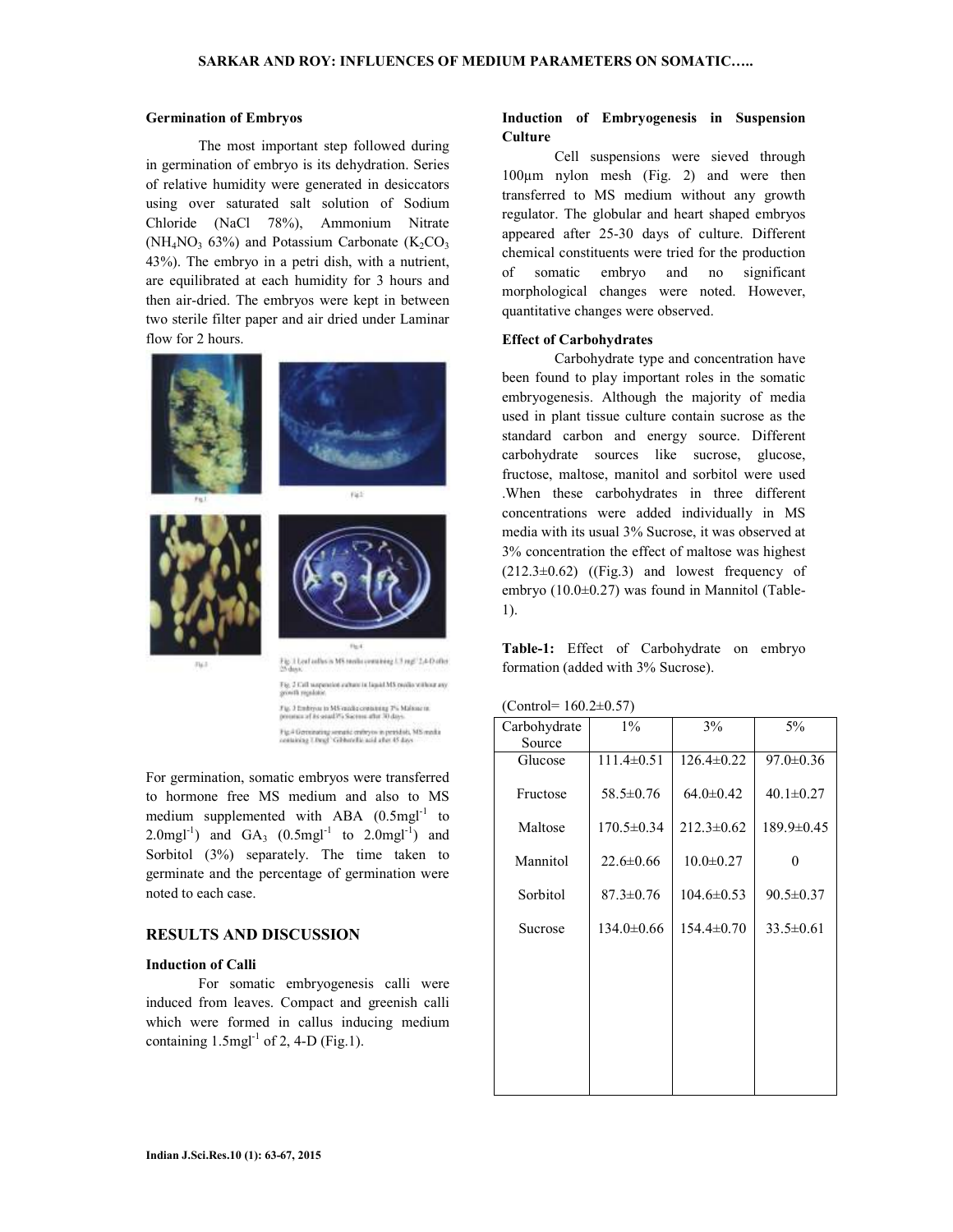#### **Germination of Embryo**

Somatic embryos, thus produced were transferred to MS semi solid media without any growth regulators and in other set MS media supplemented with  $GA_3$  (0.5mgl<sup>-1</sup> to 2mgl<sup>-1</sup>), ABA  $(0.5 \text{ to } 2.0 \text{mgl}^{-1})$  and sorbitol  $(3%)$  with usual  $3%$ sucrose were used for their germination. The percentage of germination was  $47\%$  in  $GA_3$  $(1.5\text{mgl}^{-1})$  (Fig.4) and lowest in sorbitol (Table-2).

**Table-2:** Influence of different plant growth regulators on germination of somatic embryo

| Medium                     | Time taken<br>To<br>Germination | Percentage<br>of<br>germination |
|----------------------------|---------------------------------|---------------------------------|
| Hormone free<br>MS         | 14days                          | 23.3%                           |
| MS+ABA                     | 13 days                         | 43.3%                           |
| $(0.5$ mgl $)$             | 10days                          | 47.0%                           |
| MS+ABA<br>$(1.5$ mgl $)$   | 10days                          | 13.0%                           |
| $MS+ABA$<br>$(3.0$ mgl $)$ |                                 |                                 |

## **DISCUSSION**

Somatic embryogenesis is the most promising technique for plant multiplication because of it higher proliferation potential. The ability to produce normal embryos and whole plants from undifferentiated somatic cells in culture through the process of somatic embryogenesis is a unique feature in plant system. The initiation and development of embryos from somatic tissue in plant culture rather than the maturation of excised zygotic embryos were first recognized by Steward (1958) and Reinert (1958, 1959) in culture of *Daucus carrota*.

For *in vitro* culture of plant tissues, Sucrose is generally regarded as the standard carbohydrate component of culture media (Evans et al., 1981; Dunwell, 1985; Strickland et al., 1987; Scott and Lyne, 1994). Furthermore, when sucrose is supplied to non-photosynthetic plant tissues, it is frequently hydrolyzed by cell wall invertases to

glucose and fructose before entering the cell in which it is metabolized (Lucas and Modre, 1988). Maltose has shown to be better carbohydrate source for *in vitro* culture of certain plant tissue culture. In the present study, different carbohydrates (i.e. Sucrose, Glucose, Fructose, Maltose, Mannitol and Sorbitol) were used. When different carbohydrates at the concentration of 1% were added individually to MS media containing 3% Sucrose, the effect of Maltose was highest  $(170.5\pm0.34)$  followed by Sucrose,Glucose , Sorbitol, Fructose and lastly by Mannitol (22.6±0.66). When 3% concentration of different carbohydrates were added together with 3% Sucrose in the media the highest frequency was observed in Maltose(212.3±0.62) and lowest in mannitol  $(10.0\pm0.27)$  and other carbohydrates showing an intermediate value (Table-8). When these carbohydrates were added at 5%concentrations, the highest frequency were observed in Maltose (189.9±0.45) which is rather less with respect to 3% concentrations. Increased

sucrose concentrations promoted somatic embryogenesis in *Carica pappya* (Litz and Conover, 1983); Norway spruce (Von Arnold, 1987); Sunflower (McCann *et al.,* 1988). The stimulatory effect of Maltose in the initiating

and development of somatic embryogenesis was also reported in *Solanum tuberosum* L. (Batty and Dunwell, 1989); *Triticum aestivum* (Last and Bretell, 1990).

High osmotic concentrations produced by additional Sucrose such as Inositol or Sorbitol promoted normal development of somatic embryos in carrot and *Sium suave* somatic embryos (Ammirato and Steward, 1971; Ammirato, 1983) in a way that they prevent precocious germination. Sorbitol and Mannitol in medium with Sucrose increased embryogenic efficiency in primary and long term cultures.

In the present study, MS medium with  $GA_3$  (1.5mgl<sup>-1</sup>), ABA (0.50mgl<sup>-1</sup>) and 3% Sorbitol (with usual 3% Sucrose) proved to be the most suitable combinations for the germination of embryos. It was evident from different studies that ABA was a critical factor in promoting maturation of embryo and normal development of plants (Von Arnold and Hakman, 1988; Roberts *et al.*, 1991).It was suggested that favorable effect of ABA was due to an increase in storage reserves, such as storage proteins, triglycerides and lipids. The role of ABA on the germination of somatic embryos has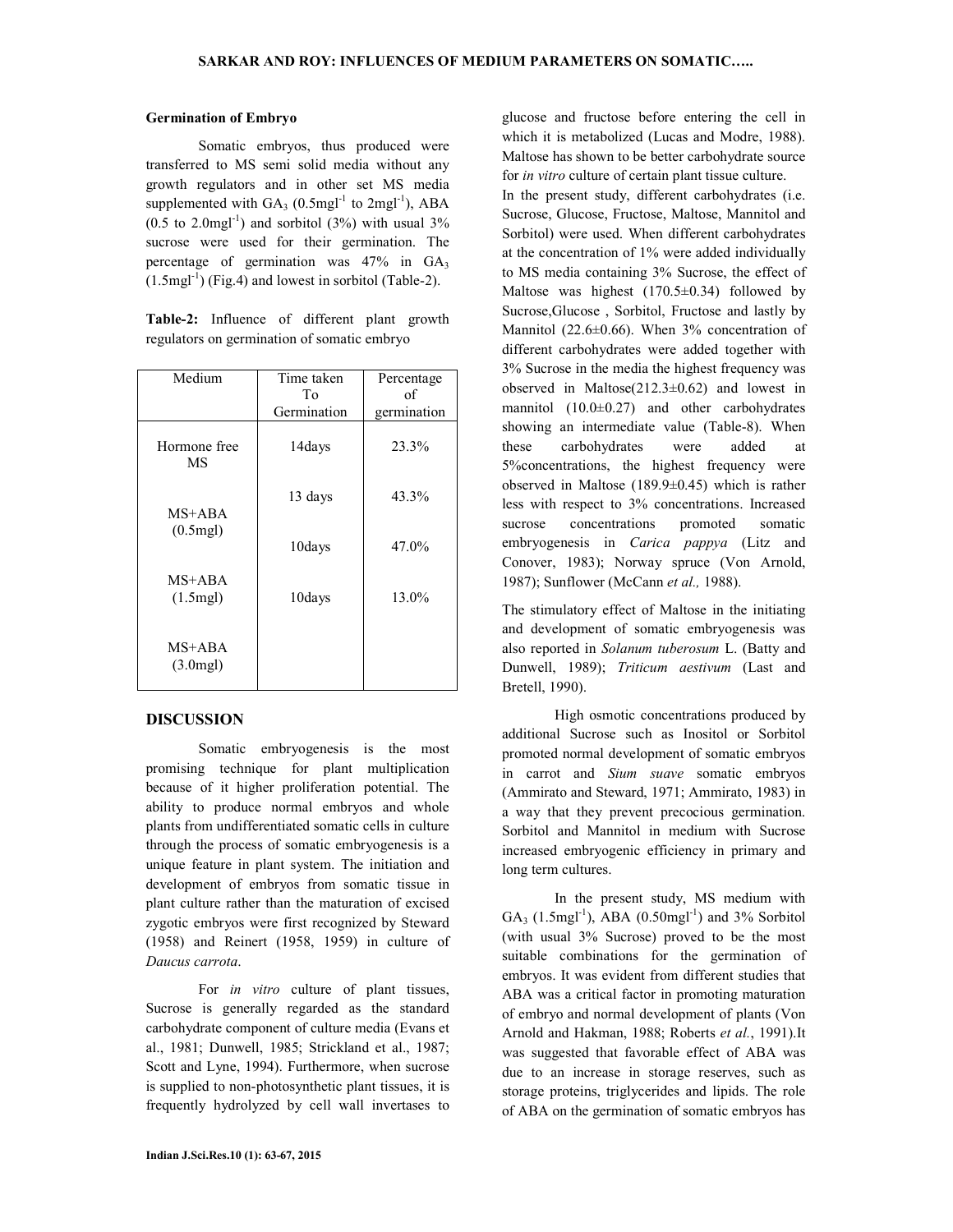been reported in a series of publications-interior spruce (Webster *et al.,*1990,Roberts, 1991); hybrid larch (Lelu *et al.,*1994, Fujii *et al.,*); *Simarouba glauca* (Rout and Das, 1994). The somatic embryos so developed due to exogenous application of ABA closely resembled Zygotic embryos both in structure and behavior (Ammirato, 1988).

The osmoticum of the cultural medium was another factor involved in the development of somatic embryos Roberts (1991) reported that the osmoticum had effects similar to those of ABA on the development of hybrid larch somatic embryos. Germination frequency could also be increased by using a high osmoticum (Sorbitol) in *Brassica napus* (Finkelestien and Crouch, 1986); and Celery (Nadel *et al.,* 1990) somatic embryos.

## **REFERENCES**

- Ammirato, P.V. and Steward,F.C. 1971. Some effects of the environment on the development of embryos from cultured free cells. Bot. Gaz. 132: 149-158.
- Ammirato, P. V. 1983. Embryogenesis. In: Evans *et. al*. (eds.) Handbook of Plant Cell culture. Vol. 1 MacMillan, New York. 82- 123.
- Batty, N. and Dunwell,J.M.1989.Effect of carbohydrate source on the response of potato anthers in culture. *Plant Cell Tissue Organ Culture. 18: 221-226.*
- Dunwell,J.M.and Thurling, N.1985. Role of sucrose in microspore embryo production in *B. napus*, sp. Olcifera. J. EXP. Bot. 36: 1478- 1491.
- Evans ,D.A., Sharp, W.R. and Flick,C.E.1981. Growth and behavior of cell cultures: Embryogenesis and Organogenesis. In: Thorpe, T.A.(ed.).Plant Tissue Culture: Methods and application in agriculture. Academic Press. New York. pp. 45- 113.
- Fujii, J., Slade, D., Olsen, R., Ruzin, S,.E. and Redenbough, K.1990. Alfa alfa somatic embryo maturation and conversion to plants. Plant Sci. 72: 92-100.
- Last,D.I and Bretell, R.S.I.1990. Embryo yield in wheat anther culture is influenced by the choice of sugar in the culture medium. Plant Cell Rep. 9: 14-16.
- Lelu*.*M.A. Bastein,C., Klimaszewska, K. and Charest, P.J.1994. An improved method for somatic plant production in hybrid larch. Part 2: Control of germination and plantlet development. Plant Cell Tissue Organ Culture. 36: 117-127.
- Litz, R.E. and Conover, R.A. 1983. High frequency somatic embryogenesis from *Carica* suspension cultures.Ann. Bot.51: 683-686.
- Lucas, W.J.and and Modre,M.A.1988. Sugar uptake in higher plants. In: Preiss, J. (ed.). The biochemistry of plants, Academic press, New York. Vol. 14. Pp 35-84.
- McCann, A.W., Cooley, G. and Van Dreser, J.1988. A system for routine plantlet regeneration of sunflower (*Helianthus annus* L.) from immature embryos derived callus. Plant Cell Tissue Organ Culture.14: 108-110.
- Murashige. T, 1962. A revised medium for rapid growth and bioassays with tobacco tissue cultures. Physiol. Plant. 15: 473-497.
- Reinert, J.1958. Morphogenesis und ihre Kontrolle an Gewebekulturn aaus Karotten. Naturwissenschaften. 45: 344-345.
- Reinert, J.1959. Uber die kontrolle der Morphogenese und die indukttion von Advienticeembryonen an Gewebekulturen aus Karotten. Planta. 58: 318-333.
- Roberts, D.R., Flinn, B.S., Webb, D.T. Webster, F.B. and Sutton, B.C.S.1991. Abscisic acid and Indole-3-butryic acid regulation of maturation and accumulation of storage protein in somatic embryos interior spruce.
- Rout, G.R. and Das, P. 1994. Somatic embryogenesis in *Simarouba glauca*. Plant Cell Tissue Organ Culture. 37: 79- 81.
- Scott, P. and Lyne,R.L.1994. The effect of different carbohydrate sources upon the initiation of embrygenesis. Plant Cell Tissue Organ Culture 43:163-170.
- Steward, F.C. 1958. Growth and Development of cultivated cells. III. Interpretations of growth from free cell to carrot plant. Am. J. Bot. 45: 709-713.